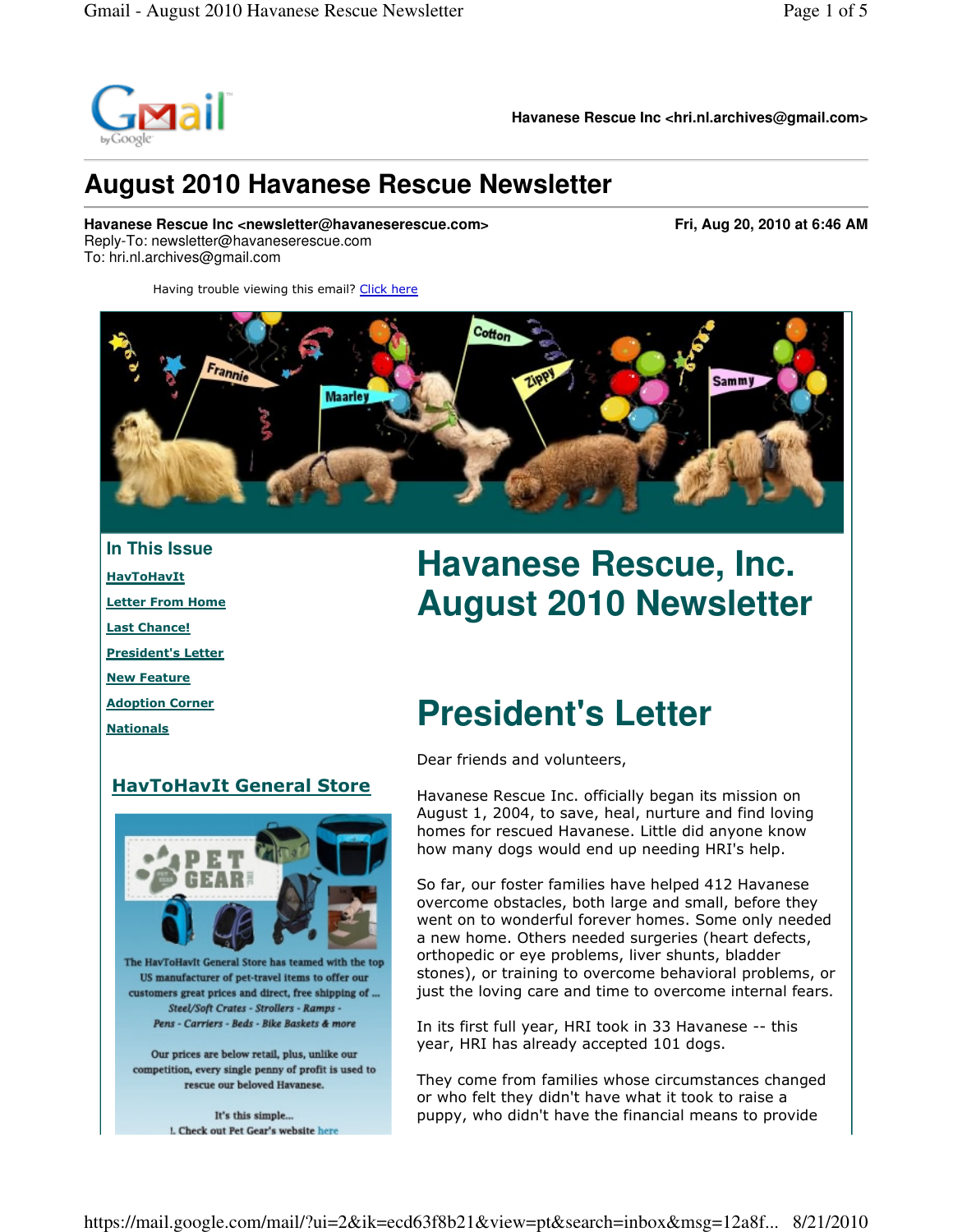#### **Letter From Home**



Hi Everybody,

It's me, Eddie. Let me tell you how awesome my life has been in my furever home (it's been a year on May 29). Who would have thought that things could get even better for me since I came to live with my foster parents? You see, they put me on a pedestal, but my new family literally puts me on a pedestal: I have my own chair at the dinner table. How come? I wanted attention all the time, and my poor mom could not eat because I would sit next to her and bark and bark ... . Oh yes, I am not spoiled at all, hehehe.

I still get to see my foster parents who, for some reason, are now my grandparents. I love going to see them because they always have something for me, and my doggie brothers love to play with me, except Max gets mad at me on occasion, but that's because I try to steal my grandma away from him.

On June 5, my mom and dad got married, and they insisted I be in the wedding and wear a stupid penguin suit. In the end, I didn't really mind because I got so much attention! And I didn't try to pee on my mom, as I did with my grandma when she got remarried -- but this is a different story. There I was, standing with my dad's best friend and my grandpa, looking handsome (just look at my picture) and waiting ... but where was my mom or my grandma? So I kept

necessary surgery or maybe the training their pup needed. Some were saved just hours before euthanasia at animal shelters, others were rescued from horrendous puppy mill conditions.

With 60 dogs in foster care, our need for more foster homes is bigger than ever. We all realize that without available foster homes we can not accept every dog that needs us. Without sufficient funding we can not provide treatments some dogs need so desperately. I am so grateful for your support in every area -- for your love of these babies that need HRI and for your ideas that make HRI the organization we are all so proud of.

I welcome new board members who are already working tirelessly to change lives ... one Havanese at a time ... and are preparing to support many more in the future. I'd like to thank Jen, Jane, Terri and Suzy for their service and devotion this past year. Their efforts have strengthened our organization and made a huge impact in so many ways.

I know I can count on your continued support for our dogs. We are their voices and their path to new beginnings. They need each and every one of us and we must all continue to be there for them. I am so proud to be a part of such a caring and hard-working organization.

Karen

#### **New Feature in HRI Newsletter**

The Newsletter is adding an events calendar to each issue. We would love to feature your HRI fund raising or educational event. We need to know of your event at least one month in advance. If it is taking place before the 20th of the month, please give us two months' notice. Please supply the date, time and other pertinent information to: newsletter@havaneserescue.com with the word "event" included in the subject line.

We would also love to do a follow-up with a short article and pictures about your event. We hope to give our readers ideas on how they too can help HRI and our wonderful Havanese breed.

### **Adoption Corner**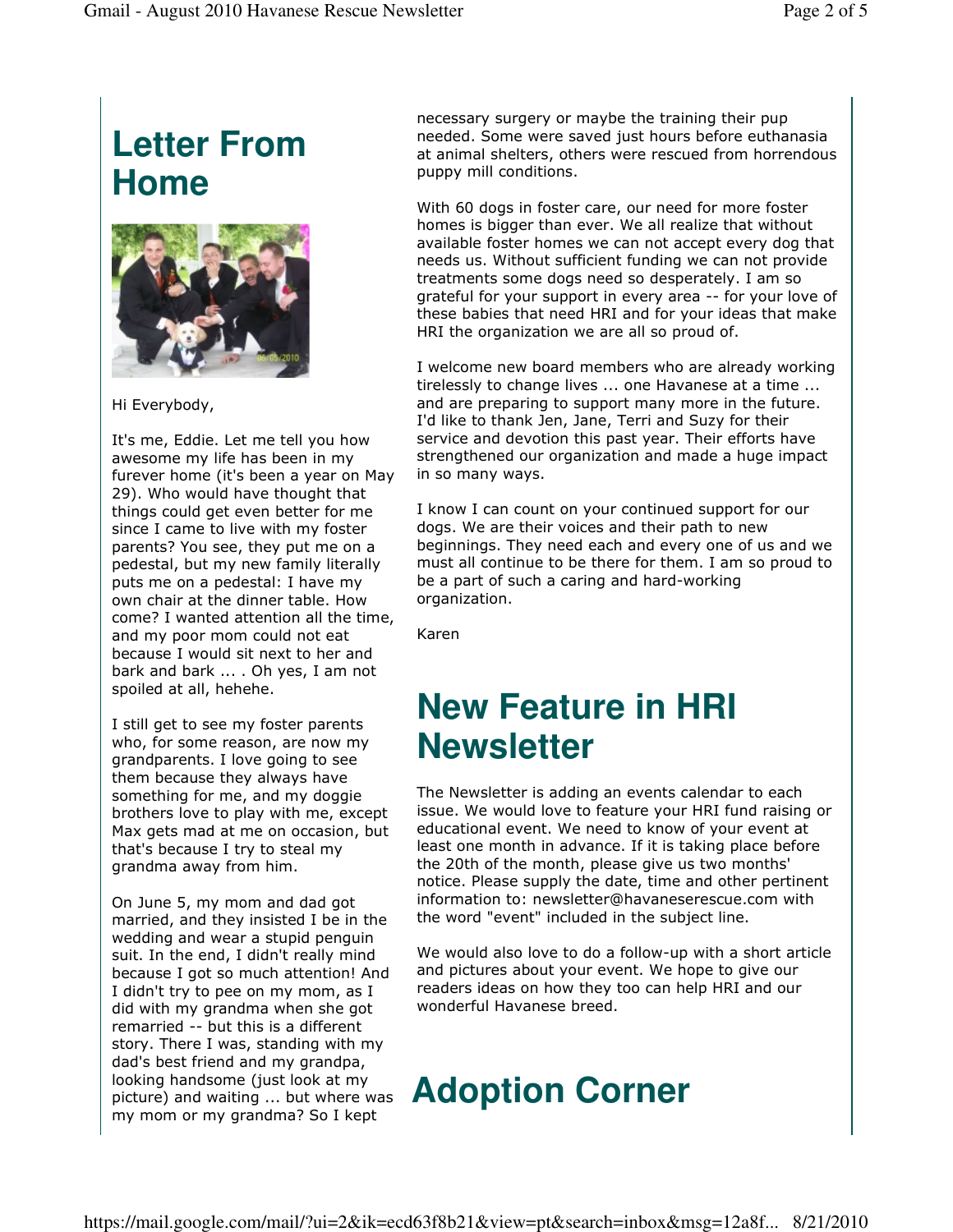on barking until I saw my mom, at least I think it was she. She was so beautiful that I could only stare at her. She went up to my dad, and they said something some "official" told them to say. Since nobody paid attention to me (Grandma was busy taking pictures), I started to bark again. Finally Grandma came over to pet me and stayed right next to me.

I was really uncomfortable in this crazy penguin suit but, hey, it matched everyone else's and I got lots of kisses and hugs at the reception line. I was happy about that, but I made sure Grandma and my mom were in sight. We went outside to take pictures and I was in most of them. My dad told me he was sooo proud of me for being good, and my mom said that I completed her family and that she needed me in the wedding.

I can't believe how much of a part of the family I am. They just love me sooo much and I love them back. Grandma and Grandpa did an excellent job in finding me my furever home. You see, its Grandpa's son and daughter-in-law who adopted me, and they get to see me all the time. I LOVE LIFE. IT'S A DOG'S LIFE HERE AND I AM KING.

Love from Eddie.

## **Last Chance!**

Last char for your pet to

star in the new 2011



Rescue Calendar! Email your requested date (1st & 2nd choice please), pet name(s) and photo(s) to:



Hi! I'm Margaret and I'm already a lucky girl! I was rescued from a puppy mill -- dark, nasty places where there's no lovin', no play time and no treats. Now I live in a foster home and I get lots of special attention, and the best part of all -- I get to play in the grass! There are lots of toys here and I play with every one of them. I love cuddling with my foster mom and watching television. I sleep on the floor next to her bed at night.

I'm learning new things, like how to go potty outside. That seems to be very important when you live in a nice house instead of a nasty cage outside. I'm also learning to walk on a leash and to be more comfortable around people. Too many people and too much action scare me. I like it when things are quiet and calm. I like taking a bath, being groomed and having my teeth brushed. It's so nice to be clean!

Did I mention I only have three legs? Probably not because it's really no big deal. I think having a fourth leg would slow me down. I run fast! I can go up and down stairs without any trouble. I think I want to be an only dog, so I can have all the love and attention for myself. A furever home would prove that I'm the luckiest girl in the world!

Here's a video of me playing with my foster family.

#### **Nationals**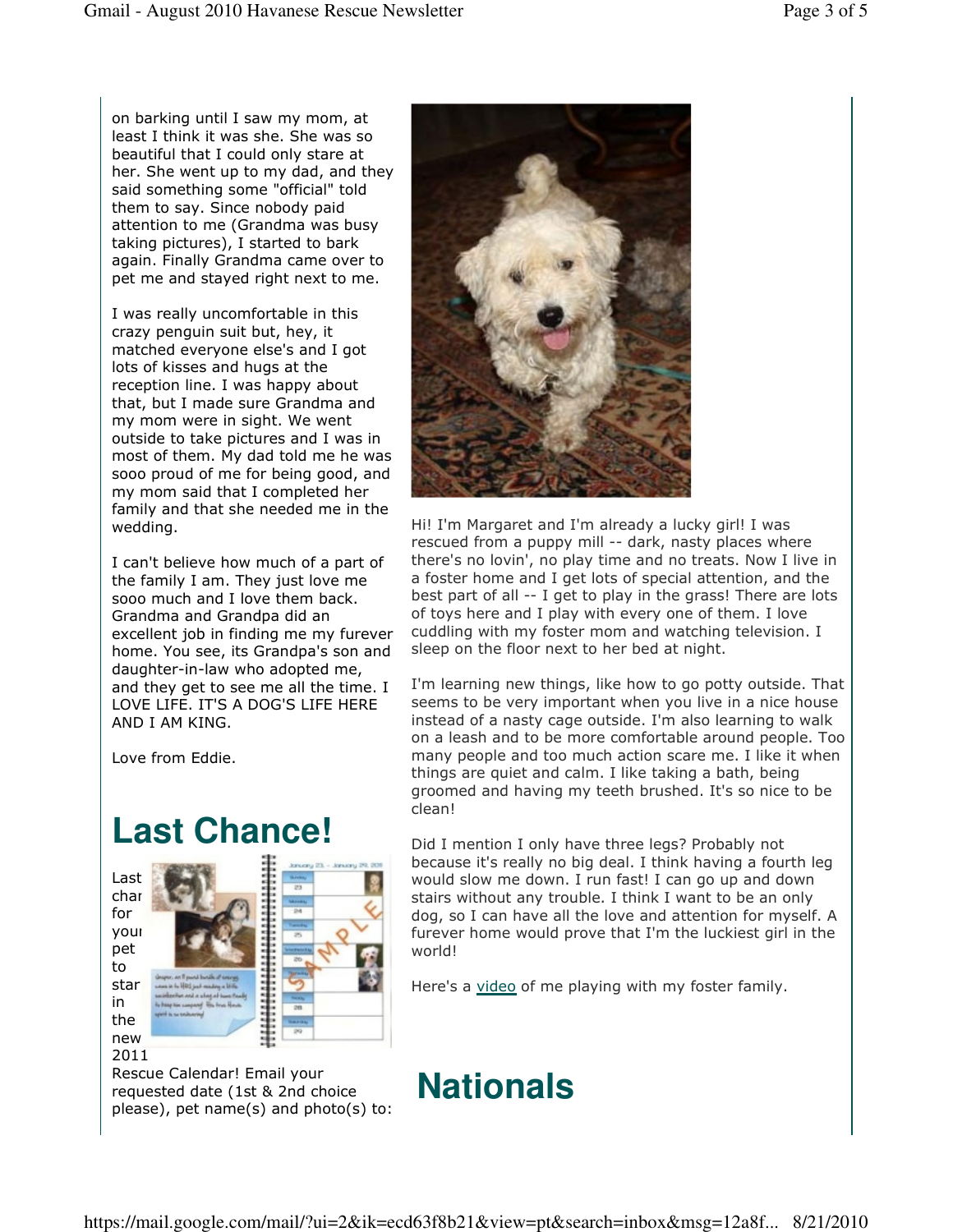havfriends@gmail.com Deadline for reserving your date for a favorite pet photo is August 31st!

#### Newsletter Staff

Editor - Beth Franks Copywriters - Gisela Peters, Angela Bradford Graphics - Michelle Burke Production - Diana Brooks Proofreaders - Gisela Peters, Michelle Burke

Havanese Rescue Inc Harvard Business Services, Inc. 16192 Coastal Highway Lewes, Delaware 19958-9776



**HavToHavIt** is on Facebook and Twitter**.**  Follow us for special offers.

**CONTACT INFORMATION - Do not "reply" to this newsletter. Choose an appropriate contact below.** Click here to request assistance for a dog needing **rescue** 

Click here to complete an adoption application. Click here to volunteer with Havanese Rescue Inc. Click here if you have a question, or a suggestion for this newsletter.

Click below to **check the status** of your **previously submitted**:

volunteer application adoption application

We were up. We were down. Our heads were spinning around. Our week at the Havanese Club of America's National Specialty in San Mateo, CA, was a whirlwind of activity from the moment we arrived!

Friends of rescue, both old and new, gathered in guest rooms, hallways and at our tables outside of the show rings to share experiences and ideas for helping HRI grow to meet the needs of the ever-increasing number of dogs we're seeing each day.



Our highlight, of course, was our magnificent Havanese Rescue Reception, brilliantly hosted by Charlene and Bob Edwards. Thursday evening 175 guests of the Havanese world were welcomed with dinner, wine tasting and auction festivities in one of our largest fund-raising efforts of the year. Thanks to the yearlong effort of Charlene and the many HRI volunteers who

supported her, we were able to raise much-needed funds at our auction.

Throughout the event volunteers staffed our store tables helping to raise awareness of HRI's mission and the need for rescue care for our breed. Many people were shocked to learn that over 400 Havanese have been surrendered to HRI in our short history.



We had another opportunity to support our budget with our ever popular\_HavToHavIt Store merchandise. Thanks to Stacy Roussos, Marilyn Pozas and all of our willing participants for their tireless energy!

On Saturday morning, among a sea of misty eyes, HRI proudly presented to the show ring our 2010 Parade of Rescues, including 13-year old

Franny and 11-month old Cotton, who had just joined our rescue family several days before. Oh, how we wish you all had been there with us for this happy event!